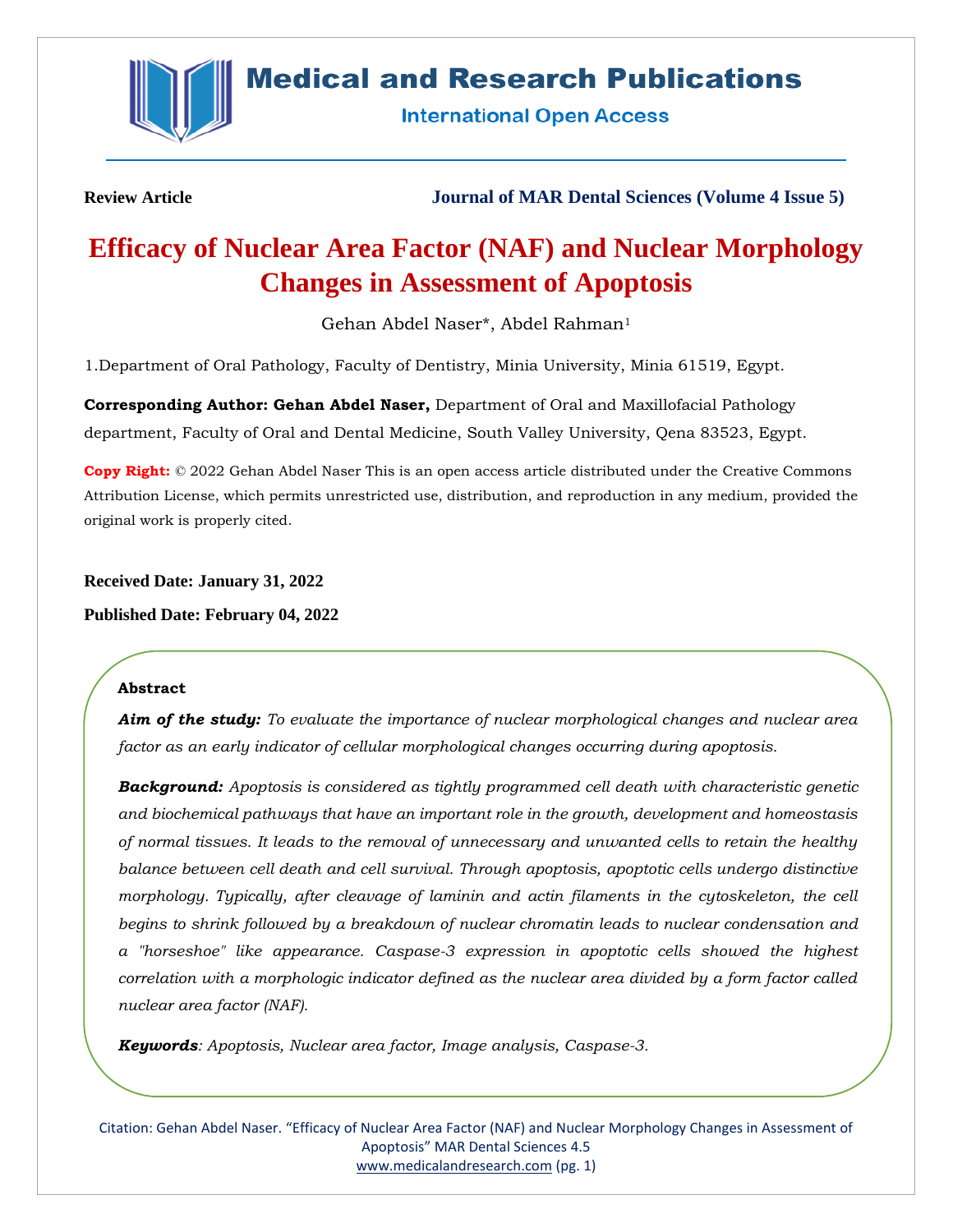## **Introduction**

Apoptosis represents physiological cell death and the active process of self- tissue destruction that occurs during growth and regulation of tissue homeostasis or due to changes in environmental stimuli **(**1**)**. Apoptosis induction is resulting from the absence of specific reactions between extracellular matrix proteins and integrin transmembrane receptors **(**2**)**. Stimulation of caspases enzymes is necessary for apoptosis activation **(**3**)**, can be as inactive form with cellular organelles or with signal transduction complexes **(**1**)**.

In many experiments involving cell cultures, Cell apoptosis rate is considered an important parameter. Apoptosis kinetics can be evaluated by counting the total number of cells and area occupied on each culture dish through analyzing images taken at different times of their evolution, apoptotic cell death resulting in condensation and fragmentation of cell bodies, forming areas filled with unstructured smaller objects **(**4**)**.

Apoptosis passes through typical alterations of nuclear morphology **(**5**)** characterized by a progressive condensation of chromatin that stimulates nuclei to collapse into little single balls or clusters of grapes **(**6**)**. Thus alterations in nuclear morphology can be demonstrated using a nuclear stain such as heamatoxylin **(**1**)**.

The first stage of apoptosis is compatible with an initial stage of activation of caspase-3 that is found in the cytoplasm, characterized by normal nuclear morphology faintly stained by heamatoxylin. The second apoptotic stage, characterized by cytoplasm and nuclear over-staining, may represent the presence of caspase-3 in the nucleus and increase its activation in the cytoplasm. The third apoptotic stage is compatible well with the typical picture of the late phase of apoptotic cell death, characterized by fragmentation of nuclear envelope **(**7**)**.

Based on morphology, cell death can be categorized as apoptosis necrosis or both. In apoptotic cell death, the nucleus undergoes early degeneration while the organelles and cell membrane conserve for some time. In necrosis, the cell membrane and organelles undergo early degeneration whereas the nucleus stays relatively intact **(**8**)**. Typically, one of the first signs of apoptosis is cap-shaped chromatin margination **(**9, 10**)**. Cell membrane blebbing, cytosol condensation and pyknosis can also be noted. Several electron-dense micronuclei develop from the nucleus, which are often moved then into the extracellular space. Finally, the cells divide into numerous apoptotic bodies. Apoptotic cells in vitro undergo a late phase of necrosis accompanied by early cell membrane damage **(**11, 12**)**. However, fragmented and pyknotic cell nuclei are not common in necrotic cell death. Microscopic examination of the cells is considered the primary method for studying cellular function. Biological mechanisms can be revealed by visual analysis when cells are stained appropriately **(**13**)**. In advanced stages of apoptosis, Cells show morphological alterations characterized by cytoplasmic and nuclear condensation and fragmentation of cells into numerous membrane-bound apoptotic bodies. These morphological

Citation: Gehan Abdel Naser. "Efficacy of Nuclear Area Factor (NAF) and Nuclear Morphology Changes in Assessment of

Apoptosis" MAR Dental Sciences 4.5 [www.medicalandresearch.com](http://www.medicalandresearch.com/) (pg. 2)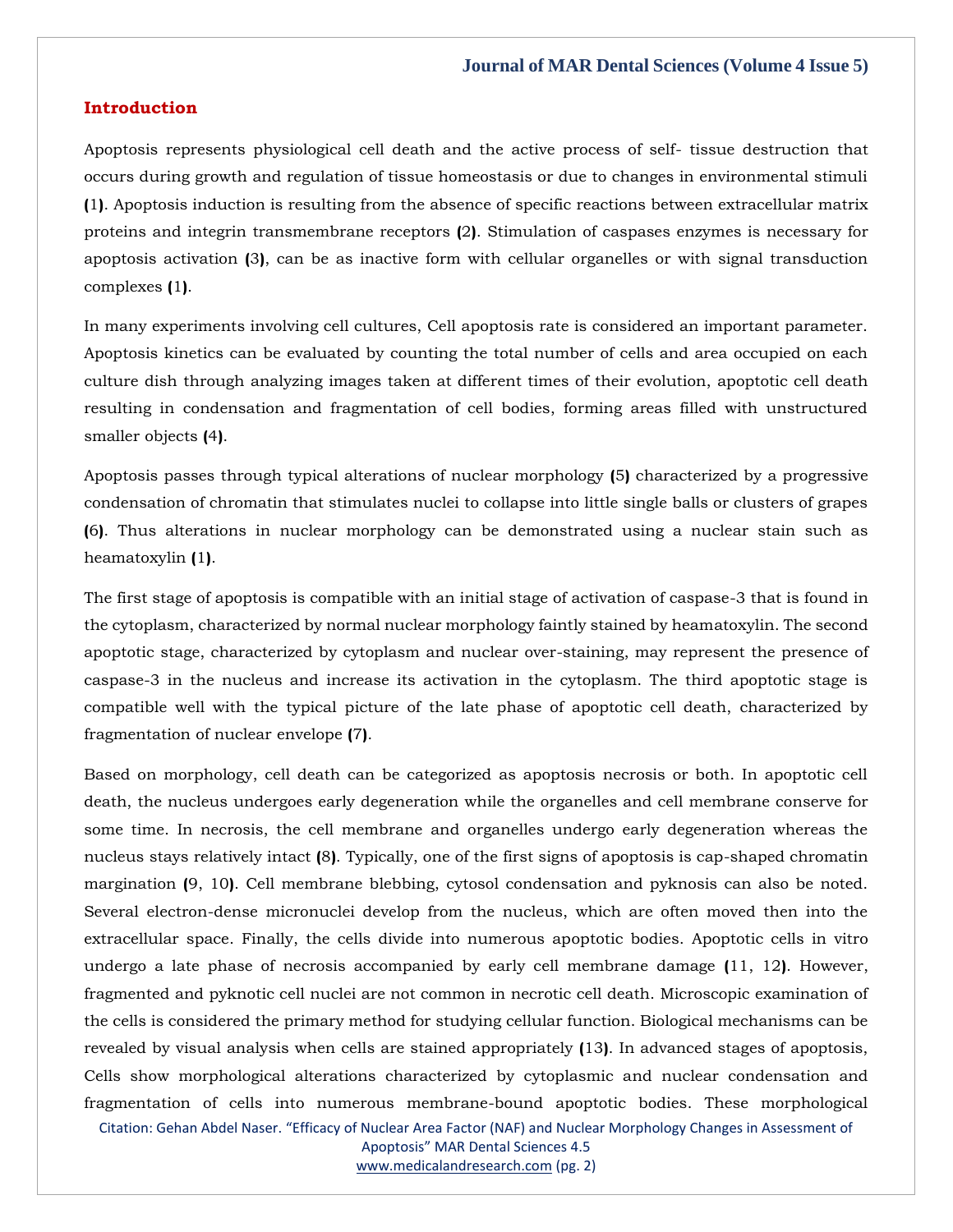alterations are accompanied initially with large and subsequently, very small chromosomal DNA fragments and can be examined by light microscopy **(**14**)**. However, other morphological changes of apoptosis occur without detectable DNA fragmentation or with a decrease in DNA content **(**15**)**.

Morphological features of apoptosis can be used as indicators of activation of programmed cell death due to the characteristic changes in nuclear morphology during apoptotic cell death. A low nuclear area factor (NAF), which was first defined as the nuclear area multiplied by roundness **(**16**)**, has been considered as an early sign of apoptotic cell death**(**16,17,18**)**.

Still, in most applications, automated cell image analysis (image cytometry) is strongly preferred over eye analysis. Sometimes, image cytometry is preferred to extract the full spectrum of information present in biological images due to several causes as it produces several informative measures of cells, measures each rather than producing a score for the entire image, meticulous consistent quantitative measures for every image and in the last, higher-throughput and less labor-intensive **(**13**)**.

Recently, many systems for image analysis in nuclear morphometry are available to an anatomic pathologist. Many of these systems, however, require hardware attachments for image acquisition, expensive software, analysis and storage. So, a cost-effective alternative for image analysis is considered a welcome tool for researchers and pathologists alike. In this context, "Image J" is an analysis program developed at the National Institutes of Health (NIH) and freely available java-based public-domain image processing. Recently, "NIH Image" Image J's Macintosh platform counterpart can be used widely in biologic research. Stained sections can be used to evaluate several nuclear morphometric descriptions after downloading specific plug-ins from the Image J website. The macros and plug-ins can be used as source files and downloaded to the Image J folder **(**19**)**.

Image-Pro Plus software is employed by some studies to allocate scores based on NAF character; a completely round cell nucleus take scores 1 while fewer round nuclei take score above 1. Image J software does not calculate nuclear roundness, instead computes form factor (in Image J called 'circularity). Based on the form factor, a complete circle takes scores 1 and fewer circular structures take scores between 0 and 1. So, to calculate NAF using Image J, the nuclear area can be divided by its circularity **(**17**)**. But, some studies have calculated NAF by multiplying the nuclear area by form factor **(**18, 20**)**.

Changes in chromatin organization and in amounts of DNA during apoptosis can be revealed by image analysis of stained nuclei. This analysis allows the determination of the early stages of apoptotic cell death by correlating slight alteration in nuclear morphology with a decrease in the amount of DNA **(**21**)**.

The number of biochemical and image-based essays for apoptotic cell death are available that vary greatly in complexity, cost and specificity **(**22**)**. It has previously revealed that NAF can be used as an early indicator of morphological changes of cells occurring during apoptotic cell death **(**23**)**. Therefore,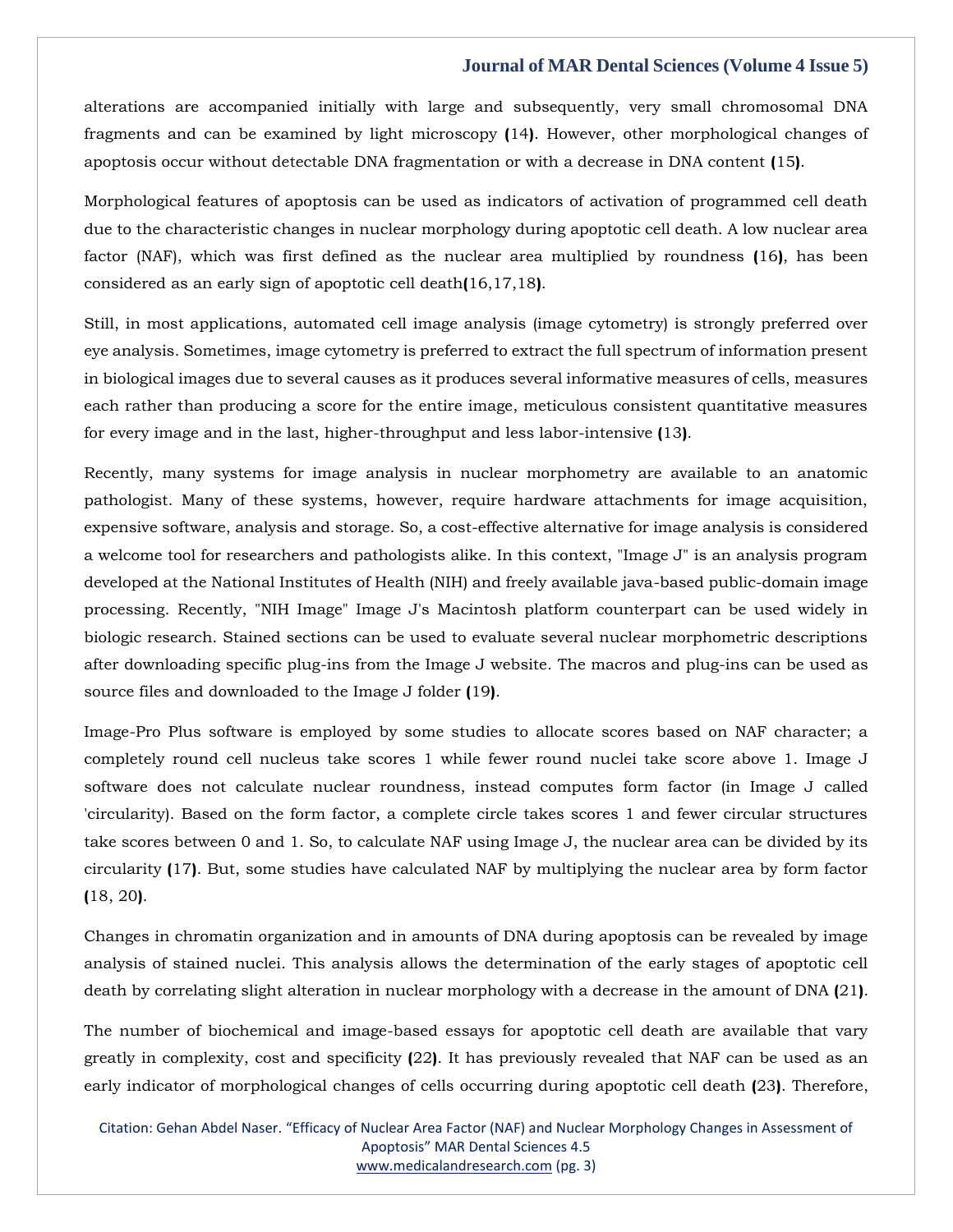NAF calculation is relatively straightforward and can be determined by a number of image analysis programs, NAF calculation remains a valid marker of changes in apoptotic, as long as the nucleus is intact and the DNA doesn't completely damage, even though the greatest extent of these changes occur early stage of apoptosis**(**22**)**.

By the image analysis method, variation is produced through systematic undercount of nuclei because of the inability to properly determine the count of the nucleus when two nuclei touch one another. So, thin sections are needed by the image analysis method to decrease this problem **(**24**)**.

It was a disparagement for image analysis software program Image J 1.37 v, when Image J was free available, all of the pre analysis filters and features weren't included that is needed for separating cells before calculating NAF or other measurements especially in cases where cells may aggregate in vitro either normally or under the apoptotic stimulus, and tools used in Image Proplus for splitting objects are useful for calculating NAF **(**22**)**.

NAF calculation could be used easily with nuclear dye as Giemsa or hematoxylin, the advantage of using these blue dyes is that they allow for simultaneous staining of the same cells with independent markers for apoptosis such as FITC-based TUNEL, NAF calculation performed as the result of area (in pixel2) roundness. Using image J data for calculating NAF, when roundness was not an available function, circularity was used as an alternative **(**22**)**.

The existence of a variety of apoptosis inducers and of variable expression according to the cell type considered has led to a reconsideration of the morphological criteria for the detection of apoptosis. Even in studies using in situ labeling of DNA strand breaks as a marker, there is a heavy reliance on morphological features for the identification of apoptotic nuclei. The efficacy of Image J 1.43 n as opensource software in the assessment of apoptosis is a complex and multistep process.

Image J is software that is freely available on the web but does not allow particle analysis of colored images. So, images were converted to 8-bit grayscale, then thresholded. Using the thresholded images, each object was outlined and numbered. Another function of Image J is "cleaning edges", where cells on the edge of the image were removed by the image border and excluded from the final analysis. Image J old version did not have a "split" function to separate closely touching cells. So the thresholding cannot be separate thus cells and remain as large collections, also need to be excluded from the final analysis, but this disadvantage was improved in the current version. The current versions of Image J possess the watershed function where they can split the closely touching cells so cells can be split by the watershed function but cannot be separated by thresholding. Other functions of the new version of Image J are cell counting added to results in more objects that can be included in the count. While in the old version of Image J, objects can be theoretically separated using thresholding, as it was a damaged process, that makes all objects smaller when thresholding is increased, the option of automatic thresholding is available in the new version using a sample of the desired color so thresholding is more accurate.

Citation: Gehan Abdel Naser. "Efficacy of Nuclear Area Factor (NAF) and Nuclear Morphology Changes in Assessment of Apoptosis" MAR Dental Sciences 4.5 [www.medicalandresearch.com](http://www.medicalandresearch.com/) (pg. 4)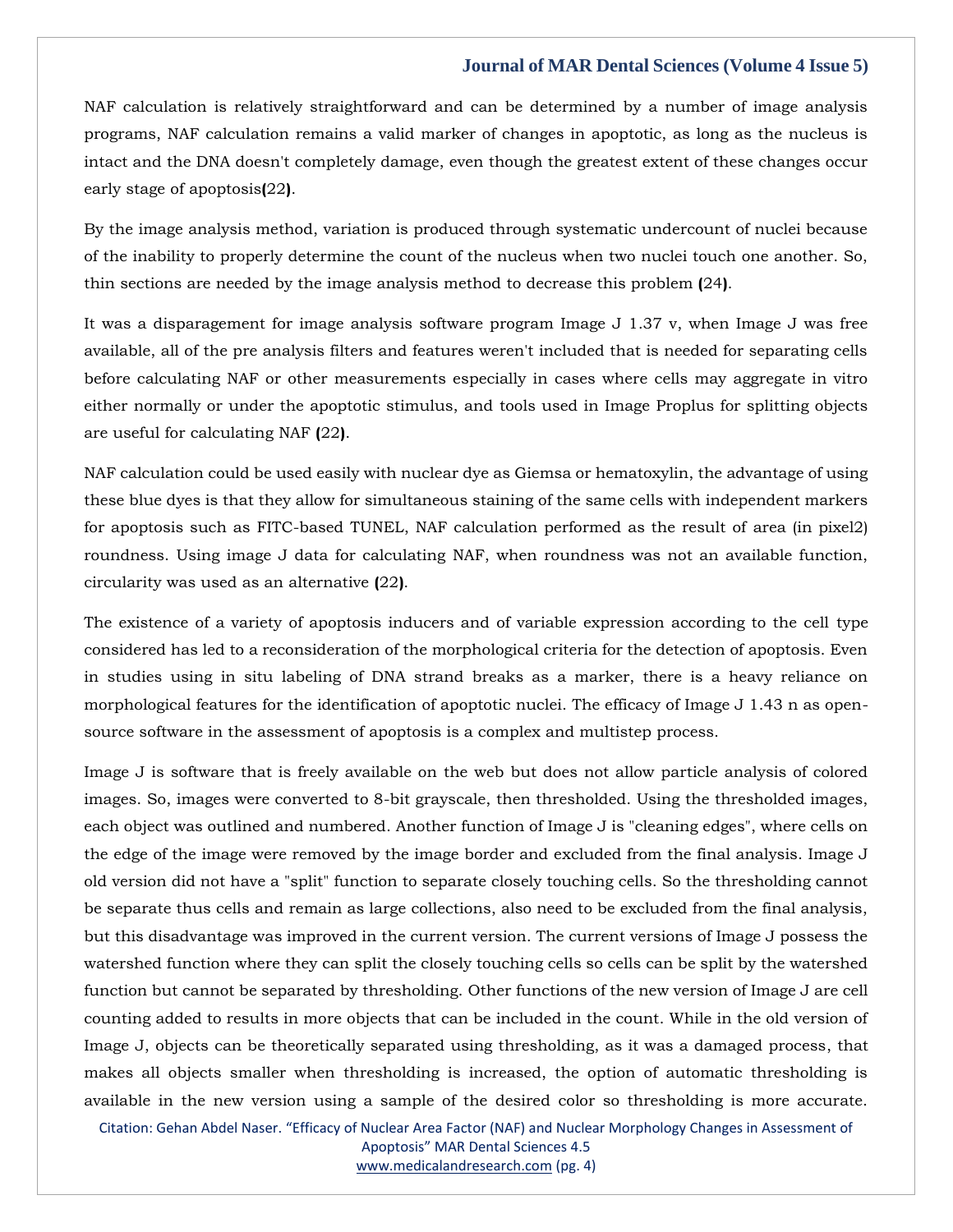Therefore, both ways of NAF calculation have been greatly associated with apoptotic cell death, which of these two definitions of NAF is optimal has not been revealed. As well as, these studies did not compare the nuclear morphology with apoptosis-related proteins expression in each cell; instead compare average nuclear measurements in apoptosis-induced cultures with healthy control cultures. The sensitive method to identify morphological characteristics is comparing individual cell morphology with apoptotic phenotype, as apoptosis has an affect on cellular morphology, the relationship between the cells may be changed in cultures containing a higher number of apoptotic cells. By using nearest analysis, the distance between each individual cell to its nearest neighboring cell is measured to calculate an R-value, R-value of 0 means a completely clustered growth pattern, while R-value of 1 denotes cultures with completely random spacing between cells. Considering the theoretical scenario of even spacing between cells, the R-value denotes 2.15 when cells are distributed in a hexagonal pattern. While using the nearest neighbor analysis to evaluate whether apoptotic cell cultures demonstrate specific cell distribution patterns have not been undertaken **(**25**)**.

Regarding, the relationship between objective changes in nuclear morphology and cellular distribution following caspase-3 induction in

apoptotic cells, it is shown that morphological changes accompanied with caspase-3 activation could be objectively quantified. A novel morphological indicator, defined as nuclear circumference divided by form factor, showed the strongest association with caspase-3 expression. For example, nuclear morphometric measures of mean nuclear elongation factor, mean nuclear regularity factor and mean nuclear area were considered as potential predictors for clinical outcomes in localized renal carcinoma **(**26**)**. Furthermore, regarding prognostic factors in prostate cancer, it was reported that factors such as nuclear area and nuclear circularity required further studies before routine use could be recommended **(**27**)**.

Shortly, NIH Image/Image J gives a lot in spite of being freeware; knowledge of its potential uses will produce reproducible, objective, timesaving and cost-effective methods of automated image-based IHC evaluation and morphometric analysis for histopathologists.

#### **Conclusion**

We conclude that caspase-3 positive apoptotic cells showed morphological changes that can be quantified objectively using freely available Image J software. A novel morphological indicator, defined as nuclear circumference divided by form factor, showed the strongest relation with caspase-3 activation. Comparison of individual cellular phenotype and nuclear morphology using Image J can potentially lead to the development of defined morphological indicators of activation of specific cellular pathways.

Citation: Gehan Abdel Naser. "Efficacy of Nuclear Area Factor (NAF) and Nuclear Morphology Changes in Assessment of Apoptosis" MAR Dental Sciences 4.5 [www.medicalandresearch.com](http://www.medicalandresearch.com/) (pg. 5)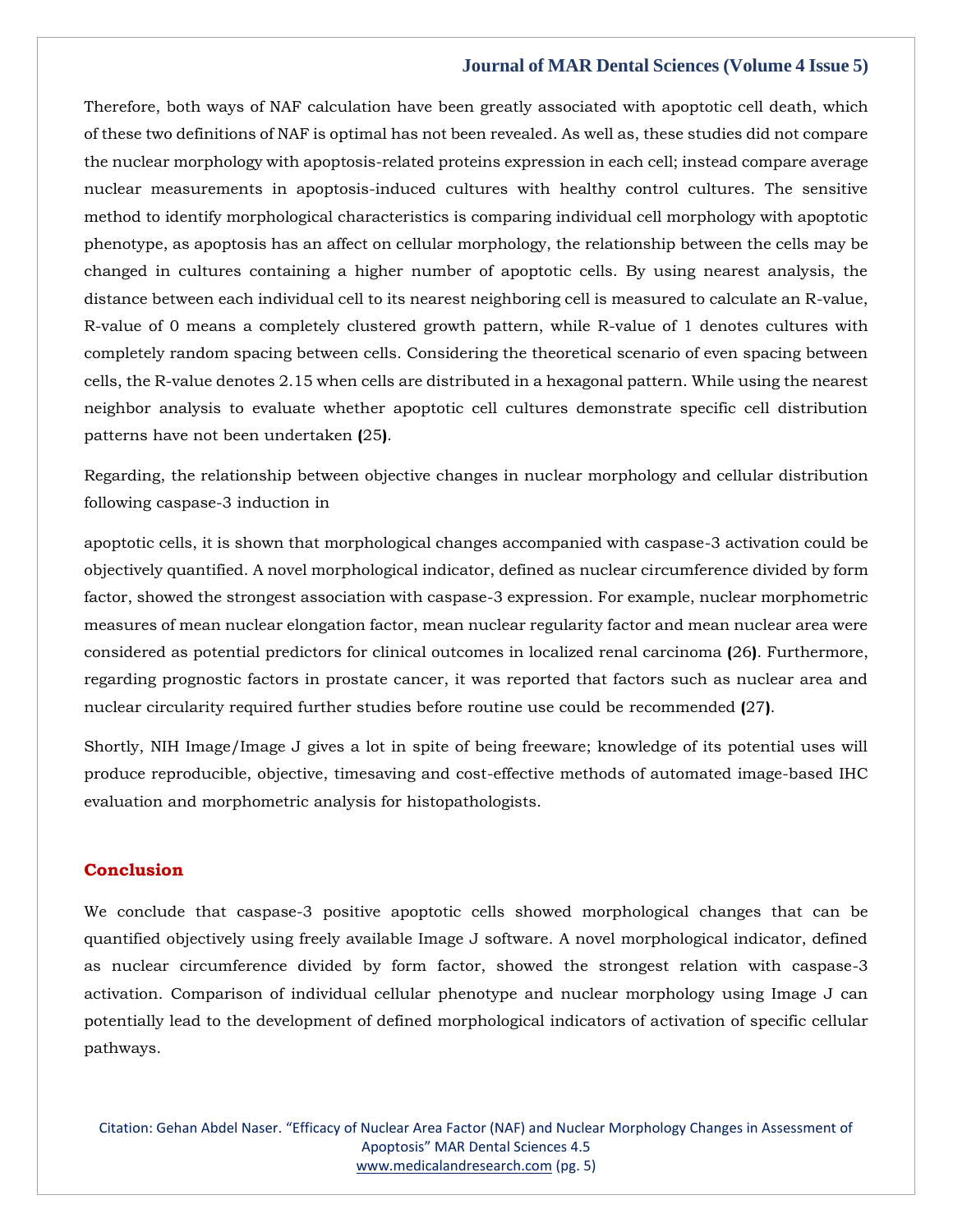Nuclear area factor can be calculated using powerful free and open-source software; NAF estimation is a sensitive indicator of the early apoptotic effect of anti-cancer therapy. So, a quantitative measure of apoptosis can be obtained that is correlated to morphological features.

Therefore, Image J 1.43 n may provide an important tool for the discrimination and assessment of apoptotic cells.

## **References**

1[.Sabbatini M, Bozzo C, Castellucci M, Cannas M: Morphometric quantification of apoptotic stages in](https://www.google.com/search?q=Morphometric+quantification+of+apoptotic+stages+in+cell+culture&oq=Morphometric+quantification+of+apoptotic+stages+in+cell+culture&aqs=chrome..69i57.330j0j7&sourceid=chrome&ie=UTF-8)  [cell culture. Cells Tissues Organs. 2004, 178: 139-145. 10.1159/000082244.](https://www.google.com/search?q=Morphometric+quantification+of+apoptotic+stages+in+cell+culture&oq=Morphometric+quantification+of+apoptotic+stages+in+cell+culture&aqs=chrome..69i57.330j0j7&sourceid=chrome&ie=UTF-8)

2[.Hynes R: Integrins: Versatility, modulation and signaling in cell adhesion. Cell. 1992, 69: 11-25.](https://www.google.com/search?q=Integrins%3A+Versatility%2C+modulation+and+signaling+in+cell+adhesion&sxsrf=APq-WBtQfd6RFEmsEMXwzAWcD0hEiLEu_Q%3A1643710836874&ei=dAn5YZfvNJ6SseMP-7220Ac&ved=0ahUKEwiX-a2EpN71AhUeSWwGHfueDXoQ4dUDCA4&uact=5&oq=Integrins%3A+Versatility%2C+modulation+and+signaling+in+cell+adhesion&gs_lcp=Cgdnd3Mtd2l6EAMyBQgAEIAEOgcIIxDqAhAnSgQIQRgASgQIRhgAUKcGWKcGYJ4IaAFwAngAgAHiAYgB4gGSAQMyLTGYAQCgAQGgAQKwAQrAAQE&sclient=gws-wiz)  [10.1016/0092-8674\(92\)90115-S.](https://www.google.com/search?q=Integrins%3A+Versatility%2C+modulation+and+signaling+in+cell+adhesion&sxsrf=APq-WBtQfd6RFEmsEMXwzAWcD0hEiLEu_Q%3A1643710836874&ei=dAn5YZfvNJ6SseMP-7220Ac&ved=0ahUKEwiX-a2EpN71AhUeSWwGHfueDXoQ4dUDCA4&uact=5&oq=Integrins%3A+Versatility%2C+modulation+and+signaling+in+cell+adhesion&gs_lcp=Cgdnd3Mtd2l6EAMyBQgAEIAEOgcIIxDqAhAnSgQIQRgASgQIRhgAUKcGWKcGYJ4IaAFwAngAgAHiAYgB4gGSAQMyLTGYAQCgAQGgAQKwAQrAAQE&sclient=gws-wiz)

3[.Shi Y: Mechanisms of caspase activation and inhibition during](https://www.google.com/search?q=Mechanisms+of+caspase+activation+and+inhibition+during+apoptosis&sxsrf=APq-WBsjYMAd95_jho2X0yt9nuiiZL1paw%3A1643710856317&ei=iAn5YZzAErCQseMP1o2AiAw&ved=0ahUKEwicpNCNpN71AhUwSGwGHdYGAMEQ4dUDCA4&uact=5&oq=Mechanisms+of+caspase+activation+and+inhibition+during+apoptosis&gs_lcp=Cgdnd3Mtd2l6EAMyBggAEBYQHjoHCCMQ6gIQJ0oECEEYAEoECEYYAFCtIVitIWD_I2gBcAB4AIABzgGIAc4BkgEDMi0xmAEAoAEBoAECsAEKwAEB&sclient=gws-wiz) apoptosis. Mol Cell. 2002, 9: 459-470. [10.1016/S1097-2765\(02\)00482-3.](https://www.google.com/search?q=Mechanisms+of+caspase+activation+and+inhibition+during+apoptosis&sxsrf=APq-WBsjYMAd95_jho2X0yt9nuiiZL1paw%3A1643710856317&ei=iAn5YZzAErCQseMP1o2AiAw&ved=0ahUKEwicpNCNpN71AhUwSGwGHdYGAMEQ4dUDCA4&uact=5&oq=Mechanisms+of+caspase+activation+and+inhibition+during+apoptosis&gs_lcp=Cgdnd3Mtd2l6EAMyBggAEBYQHjoHCCMQ6gIQJ0oECEEYAEoECEYYAFCtIVitIWD_I2gBcAB4AIABzgGIAc4BkgEDMi0xmAEAoAEBoAECsAEKwAEB&sclient=gws-wiz)

4[.Malpica N, Santos A, Tejedor A, Torres A, Castilla M, Garcia-Barreno P, Desco M: Automatic](https://www.google.com/search?q=Automatic+quantification+of+viability+in+epithelial+cell+cultures+by+texture+analysis&sxsrf=APq-WBt0fUkrPpEjQ3DrOzRErt4t_VQH7A%3A1643710875031&ei=mwn5YbNl2Jax4w-x3aboAg&ved=0ahUKEwjznsaWpN71AhVYS2wGHbGuCS0Q4dUDCA4&uact=5&oq=Automatic+quantification+of+viability+in+epithelial+cell+cultures+by+texture+analysis&gs_lcp=Cgdnd3Mtd2l6EAM6BwgjEOoCECdKBAhBGABKBAhGGABQpQZYpQZgtghoAXACeACAAdIBiAHSAZIBAzItMZgBAKABAaABArABCsABAQ&sclient=gws-wiz)  [quantification of viability in epithelial cell cultures by texture analysis. J Microscopy. 2003, 209: 34-40.](https://www.google.com/search?q=Automatic+quantification+of+viability+in+epithelial+cell+cultures+by+texture+analysis&sxsrf=APq-WBt0fUkrPpEjQ3DrOzRErt4t_VQH7A%3A1643710875031&ei=mwn5YbNl2Jax4w-x3aboAg&ved=0ahUKEwjznsaWpN71AhVYS2wGHbGuCS0Q4dUDCA4&uact=5&oq=Automatic+quantification+of+viability+in+epithelial+cell+cultures+by+texture+analysis&gs_lcp=Cgdnd3Mtd2l6EAM6BwgjEOoCECdKBAhBGABKBAhGGABQpQZYpQZgtghoAXACeACAAdIBiAHSAZIBAzItMZgBAKABAaABArABCsABAQ&sclient=gws-wiz)  10.1046/j.1365- [2818.2003.01094.x.](https://www.google.com/search?q=Automatic+quantification+of+viability+in+epithelial+cell+cultures+by+texture+analysis&sxsrf=APq-WBt0fUkrPpEjQ3DrOzRErt4t_VQH7A%3A1643710875031&ei=mwn5YbNl2Jax4w-x3aboAg&ved=0ahUKEwjznsaWpN71AhVYS2wGHbGuCS0Q4dUDCA4&uact=5&oq=Automatic+quantification+of+viability+in+epithelial+cell+cultures+by+texture+analysis&gs_lcp=Cgdnd3Mtd2l6EAM6BwgjEOoCECdKBAhBGABKBAhGGABQpQZYpQZgtghoAXACeACAAdIBiAHSAZIBAzItMZgBAKABAaABArABCsABAQ&sclient=gws-wiz)

5[.Robertson J, Orrenius S, Zhivotovsky B: Review: Nuclear events in apoptosis. J Struct Biol. 2000,](https://www.google.com/search?q=Review%3A+Nuclear+events+in+apoptosis&sxsrf=APq-WBsBTTjADAxjRs8hsHdksraTeUtWjw%3A1643710940100&ei=3An5Yaa-BauaseMPyPOCwA4&ved=0ahUKEwimnMq1pN71AhUrTWwGHci5AOgQ4dUDCA4&uact=5&oq=Review%3A+Nuclear+events+in+apoptosis&gs_lcp=Cgdnd3Mtd2l6EAM6BwgjEOoCECdKBAhBGABKBAhGGABQpwZYpwZghgloAXAAeACAAZUCiAGVApIBAzItMZgBAKABAaABArABCsABAQ&sclient=gws-wiz) 129: [346-358. 10.1006/jsbi.2000.4254.](https://www.google.com/search?q=Review%3A+Nuclear+events+in+apoptosis&sxsrf=APq-WBsBTTjADAxjRs8hsHdksraTeUtWjw%3A1643710940100&ei=3An5Yaa-BauaseMPyPOCwA4&ved=0ahUKEwimnMq1pN71AhUrTWwGHci5AOgQ4dUDCA4&uact=5&oq=Review%3A+Nuclear+events+in+apoptosis&gs_lcp=Cgdnd3Mtd2l6EAM6BwgjEOoCECdKBAhBGABKBAhGGABQpwZYpwZghgloAXAAeACAAZUCiAGVApIBAzItMZgBAKABAaABArABCsABAQ&sclient=gws-wiz)

6[.Earnshaw W: Nuclear changes in apoptosis. Curr Biol. 1995, 7: 337-343.](https://www.google.com/search?q=Nuclear+changes+in+apoptosis&sxsrf=APq-WBuA6hthtmA-Ef18d_z6GHmKQYgoVg%3A1643710958402&ei=7gn5YcCMGN2XseMP25uOwAs&ved=0ahUKEwjAu6e-pN71AhXdS2wGHduNA7gQ4dUDCA4&uact=5&oq=Nuclear+changes+in+apoptosis&gs_lcp=Cgdnd3Mtd2l6EAMyBQgAEIAEOgcIIxDqAhAnSgQIQRgASgQIRhgAUM0FWM0FYLYHaAFwAHgAgAGzAYgBswGSAQMwLjGYAQCgAQGgAQKwAQrAAQE&sclient=gws-wiz)

7[.Martelli A, Zweyer M, Ochs R, Tazari P, Tabellini G, Narducci P, Bortul R: Nuclear apoptotic changes:](https://www.google.com/search?q=Nuclear+apoptotic+changes%3A+an+overview&sxsrf=APq-WBtTqdbxB3le7V1-VaQBolL4IicfIA%3A1643710974747&ei=_gn5YeTvLN2bseMPup-IsA4&ved=0ahUKEwjk5ozGpN71AhXdTWwGHboPAuYQ4dUDCA4&uact=5&oq=Nuclear+apoptotic+changes%3A+an+overview&gs_lcp=Cgdnd3Mtd2l6EAMyBwgjEOoCECcyBwgjEOoCECcyBwgjEOoCECcyBwgjEOoCECcyBwgjEOoCECcyBwgjEOoCECcyBwgjEOoCECcyBwgjEOoCECcyBwgjEOoCECcyBwgjEOoCECdKBAhBGABKBAhGGABQggVYggVg_QZoAXACeACAAQCIAQCSAQCYAQCgAQGgAQKwAQrAAQE&sclient=gws-wiz)  [an overview. J Cell Biochem. 2001, 82: 634-646. 10.1002/jcb.1186.](https://www.google.com/search?q=Nuclear+apoptotic+changes%3A+an+overview&sxsrf=APq-WBtTqdbxB3le7V1-VaQBolL4IicfIA%3A1643710974747&ei=_gn5YeTvLN2bseMPup-IsA4&ved=0ahUKEwjk5ozGpN71AhXdTWwGHboPAuYQ4dUDCA4&uact=5&oq=Nuclear+apoptotic+changes%3A+an+overview&gs_lcp=Cgdnd3Mtd2l6EAMyBwgjEOoCECcyBwgjEOoCECcyBwgjEOoCECcyBwgjEOoCECcyBwgjEOoCECcyBwgjEOoCECcyBwgjEOoCECcyBwgjEOoCECcyBwgjEOoCECcyBwgjEOoCECdKBAhBGABKBAhGGABQggVYggVg_QZoAXACeACAAQCIAQCSAQCYAQCgAQGgAQKwAQrAAQE&sclient=gws-wiz)

8[.Vitale M, Zamai L, Mazzotti G, Cataldi A, Falcieri E: Differential kinetics of propidium iodide uptake](https://www.google.com/search?q=Differential+kinetics+of+propidium+iodide+uptake+in+apoptotic+and+necrotic+thymocytes&sxsrf=APq-WBskT3XNKPY_c1vlilaMU2y9a2HsLg%3A1643710989956&ei=DQr5YYLOOYSXseMPpfu48AU&ved=0ahUKEwjCiK3NpN71AhWES2wGHaU9Dl4Q4dUDCA4&uact=5&oq=Differential+kinetics+of+propidium+iodide+uptake+in+apoptotic+and+necrotic+thymocytes&gs_lcp=Cgdnd3Mtd2l6EAMyBwgjEOoCECcyBwgjEOoCECcyBwgjEOoCECcyBwgjEOoCECcyBwgjEOoCECcyBwgjEOoCECcyBwgjEOoCECcyBwgjEOoCECcyBwgjEOoCECcyBwgjEOoCECdKBAhBGABKBAhGGABQmwVYmwVg_gZoAXACeACAAQCIAQCSAQCYAQCgAQGgAQKwAQrAAQE&sclient=gws-wiz)  [in apoptotic and necrotic thymocytes. Histochemistry 1993, 100:223](https://www.google.com/search?q=Differential+kinetics+of+propidium+iodide+uptake+in+apoptotic+and+necrotic+thymocytes&sxsrf=APq-WBskT3XNKPY_c1vlilaMU2y9a2HsLg%3A1643710989956&ei=DQr5YYLOOYSXseMPpfu48AU&ved=0ahUKEwjCiK3NpN71AhWES2wGHaU9Dl4Q4dUDCA4&uact=5&oq=Differential+kinetics+of+propidium+iodide+uptake+in+apoptotic+and+necrotic+thymocytes&gs_lcp=Cgdnd3Mtd2l6EAMyBwgjEOoCECcyBwgjEOoCECcyBwgjEOoCECcyBwgjEOoCECcyBwgjEOoCECcyBwgjEOoCECcyBwgjEOoCECcyBwgjEOoCECcyBwgjEOoCECcyBwgjEOoCECdKBAhBGABKBAhGGABQmwVYmwVg_gZoAXACeACAAQCIAQCSAQCYAQCgAQGgAQKwAQrAAQE&sclient=gws-wiz)–229.

9[.Falcieri E, Zamai L, Santi S, Cinti C, Gobbi P, Bosco D, Cataldi A, Betts C, Vitale M: The behaviour of](https://www.google.com/search?q=The+behaviour+of+nuclear+domains+in+the+course+of+apoptosis&sxsrf=APq-WBvdCyjd89inXnkC9-wtxxQ36LGwGw%3A1643711005154&ei=HQr5Yd_bCLqTseMPlLiZiAw&ved=0ahUKEwif3szUpN71AhW6SWwGHRRcBsEQ4dUDCA4&uact=5&oq=The+behaviour+of+nuclear+domains+in+the+course+of+apoptosis&gs_lcp=Cgdnd3Mtd2l6EAM6BwgjEOoCECdKBAhBGABKBAhGGABQ2gVY2gVglghoAXAAeACAAYoCiAGKApIBAzItMZgBAKABAaABArABCsABAQ&sclient=gws-wiz)  [nuclear domains in the course of apoptosis. Histochemistry 1994, 102:221](https://www.google.com/search?q=The+behaviour+of+nuclear+domains+in+the+course+of+apoptosis&sxsrf=APq-WBvdCyjd89inXnkC9-wtxxQ36LGwGw%3A1643711005154&ei=HQr5Yd_bCLqTseMPlLiZiAw&ved=0ahUKEwif3szUpN71AhW6SWwGHRRcBsEQ4dUDCA4&uact=5&oq=The+behaviour+of+nuclear+domains+in+the+course+of+apoptosis&gs_lcp=Cgdnd3Mtd2l6EAM6BwgjEOoCECdKBAhBGABKBAhGGABQ2gVY2gVglghoAXAAeACAAYoCiAGKApIBAzItMZgBAKABAaABArABCsABAQ&sclient=gws-wiz)–231.

10[.Stuppia L, Gobbi P, Zamai L, Palka G, Vitale M, Falcieri E: Morphometric and functional study of](https://www.google.com/search?q=Morphometric+and+functional+study+of+apoptotic+cell+chromatin&sxsrf=APq-WBvB6Fa0rl2XJn22O9XjG1L8yzGbvw%3A1643711021046&ei=LQr5YY6fAo2QseMPxLSLmAI&ved=0ahUKEwjO6ZbcpN71AhUNSGwGHUTaAiMQ4dUDCA4&uact=5&oq=Morphometric+and+functional+study+of+apoptotic+cell+chromatin&gs_lcp=Cgdnd3Mtd2l6EAM6BwgjEOoCECdKBAhBGABKBAhGGABQswVYswVg_gdoAXAAeACAAcgBiAHIAZIBAzItMZgBAKABAaABArABCsABAQ&sclient=gws-wiz)  [apoptotic cell chromatin. Cell Death Differ 1996, 3:397](https://www.google.com/search?q=Morphometric+and+functional+study+of+apoptotic+cell+chromatin&sxsrf=APq-WBvB6Fa0rl2XJn22O9XjG1L8yzGbvw%3A1643711021046&ei=LQr5YY6fAo2QseMPxLSLmAI&ved=0ahUKEwjO6ZbcpN71AhUNSGwGHUTaAiMQ4dUDCA4&uact=5&oq=Morphometric+and+functional+study+of+apoptotic+cell+chromatin&gs_lcp=Cgdnd3Mtd2l6EAM6BwgjEOoCECdKBAhBGABKBAhGGABQswVYswVg_gdoAXAAeACAAcgBiAHIAZIBAzItMZgBAKABAaABArABCsABAQ&sclient=gws-wiz)–405.

11[.Buja LM, Eigenbrodt ML, Eigenbrodt EH: Apoptosis and necrosis: basic types and mechanisms of](https://www.google.com/search?q=Apoptosis+and+necrosis%3A+basic+types+and+mechanisms+of+cell+death&sxsrf=APq-WBt8-B-7aZfRvvKuD2wTD32XFszmAg%3A1643711036310&ei=PAr5YYKNEsOgseMPpM2OgAg&ved=0ahUKEwiCm7rjpN71AhVDUGwGHaSmA4AQ4dUDCA4&uact=5&oq=Apoptosis+and+necrosis%3A+basic+types+and+mechanisms+of+cell+death&gs_lcp=Cgdnd3Mtd2l6EAMyBggAEBYQHjoHCCMQ6gIQJ0oECEEYAEoECEYYAFCjBVijBWDGB2gBcAB4AIABzAGIAcwBkgEDMi0xmAEAoAEBoAECsAEKwAEB&sclient=gws-wiz)  [cell death. Arch Pathol Lab Med 1993,117:1208](https://www.google.com/search?q=Apoptosis+and+necrosis%3A+basic+types+and+mechanisms+of+cell+death&sxsrf=APq-WBt8-B-7aZfRvvKuD2wTD32XFszmAg%3A1643711036310&ei=PAr5YYKNEsOgseMPpM2OgAg&ved=0ahUKEwiCm7rjpN71AhVDUGwGHaSmA4AQ4dUDCA4&uact=5&oq=Apoptosis+and+necrosis%3A+basic+types+and+mechanisms+of+cell+death&gs_lcp=Cgdnd3Mtd2l6EAMyBggAEBYQHjoHCCMQ6gIQJ0oECEEYAEoECEYYAFCjBVijBWDGB2gBcAB4AIABzAGIAcwBkgEDMi0xmAEAoAEBoAECsAEKwAEB&sclient=gws-wiz)–1214.

12[.Ziegler U, Groscurth P: Morphological features of cell death. News Physiol Sci 2004, 19:124](https://www.google.com/search?q=Morphological+features+of+cell+death&sxsrf=APq-WBuuSJzUtgrcf66GltFK7Pmjj-pFLg%3A1643711051870&ei=Swr5YeSnNNWaseMP4vuJiAc&ved=0ahUKEwik-e_qpN71AhVVTWwGHeJ9AnEQ4dUDCA4&uact=5&oq=Morphological+features+of+cell+death&gs_lcp=Cgdnd3Mtd2l6EAMyBQgAEIAEOgcIIxDqAhAnSgQIQRgASgQIRhgAUM0FWM0FYPsHaAFwAngAgAGJAogBiQKSAQMyLTGYAQCgAQGgAQKwAQrAAQE&sclient=gws-wiz)–128.

Citation: Gehan Abdel Naser. "Efficacy of Nuclear Area Factor (NAF) and Nuclear Morphology Changes in Assessment of Apoptosis" MAR Dental Sciences 4.5 [www.medicalandresearch.com](http://www.medicalandresearch.com/) (pg. 6)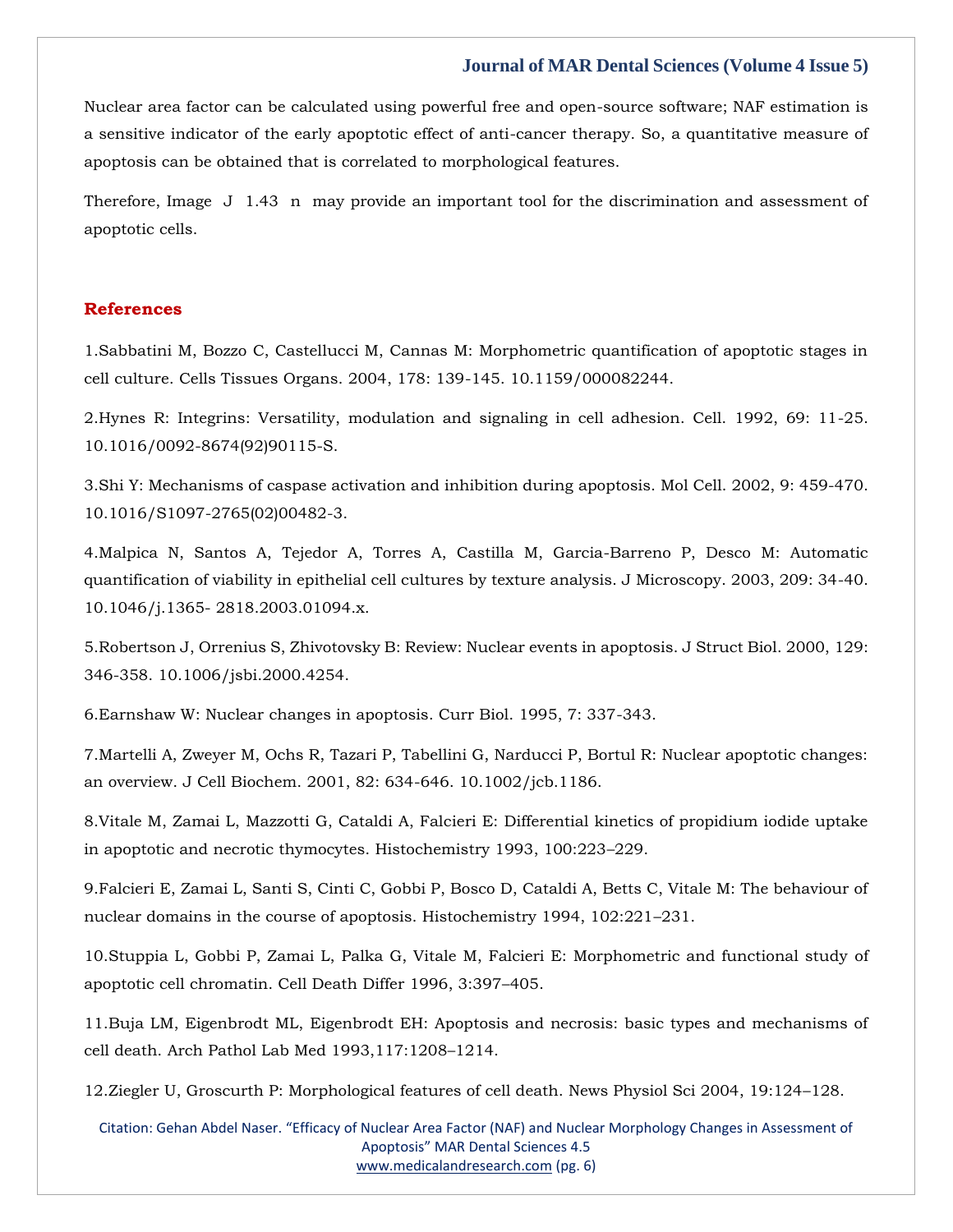13[.Carpenter A, Jones T, Lamprecht M, CLARKE c, Kang I, Friman O, Guertin D, Chang J, Lindquist R,](https://www.google.com/search?q=Cell+Profiler%3A+image+analysis+software+for+identifying+and+quantifying+cell+phenotypes&sxsrf=APq-WBuVXaRI61y6X7-oQ7x1YsNrpY7bAw%3A1643711088396&ei=cAr5YbS-F5y84-EP7J-9oAs&ved=0ahUKEwi0tqX8pN71AhUc3jgGHexPD7QQ4dUDCA4&uact=5&oq=Cell+Profiler%3A+image+analysis+software+for+identifying+and+quantifying+cell+phenotypes&gs_lcp=Cgdnd3Mtd2l6EAM6BwgjEOoCECdKBAhBGABKBAhGGABQmwVYmwVgpQdoAXACeACAAd4BiAHeAZIBAzItMZgBAKABAaABArABCsABAQ&sclient=gws-wiz)  [Moffat J, Golland P, Sabatini D: Cell Profiler: image analysis software for identifying and quantifying cell](https://www.google.com/search?q=Cell+Profiler%3A+image+analysis+software+for+identifying+and+quantifying+cell+phenotypes&sxsrf=APq-WBuVXaRI61y6X7-oQ7x1YsNrpY7bAw%3A1643711088396&ei=cAr5YbS-F5y84-EP7J-9oAs&ved=0ahUKEwi0tqX8pN71AhUc3jgGHexPD7QQ4dUDCA4&uact=5&oq=Cell+Profiler%3A+image+analysis+software+for+identifying+and+quantifying+cell+phenotypes&gs_lcp=Cgdnd3Mtd2l6EAM6BwgjEOoCECdKBAhBGABKBAhGGABQmwVYmwVgpQdoAXACeACAAd4BiAHeAZIBAzItMZgBAKABAaABArABCsABAQ&sclient=gws-wiz)  [phenotypes. Genome Biol. 2006, 7 \(10\): R100.1-11.](https://www.google.com/search?q=Cell+Profiler%3A+image+analysis+software+for+identifying+and+quantifying+cell+phenotypes&sxsrf=APq-WBuVXaRI61y6X7-oQ7x1YsNrpY7bAw%3A1643711088396&ei=cAr5YbS-F5y84-EP7J-9oAs&ved=0ahUKEwi0tqX8pN71AhUc3jgGHexPD7QQ4dUDCA4&uact=5&oq=Cell+Profiler%3A+image+analysis+software+for+identifying+and+quantifying+cell+phenotypes&gs_lcp=Cgdnd3Mtd2l6EAM6BwgjEOoCECdKBAhBGABKBAhGGABQmwVYmwVgpQdoAXACeACAAd4BiAHeAZIBAzItMZgBAKABAaABArABCsABAQ&sclient=gws-wiz)

14[.Wyllie A, Beathe G, Hargreaves A: Chromatin changes in apoptosis. Histochem J. 1981, 13: 681-692.](https://www.google.com/search?q=Chromatin+changes+in+apoptosis&sxsrf=APq-WBvdicDGJujfVQqdoC0XFVlQ5cEafQ%3A1643711108135&ei=hAr5YaPRB6LDpgeUupj4CQ&ved=0ahUKEwijo9qFpd71AhWioekKHRQdBp8Q4dUDCA4&uact=5&oq=Chromatin+changes+in+apoptosis&gs_lcp=Cgdnd3Mtd2l6EAMyBggAEBYQHjoHCCMQ6gIQJ0oECEEYAEoECEYYAFD9BFj9BGCRB2gBcAJ4AIABhQKIAYUCkgEDMi0xmAEAoAEBoAECsAEKwAEB&sclient=gws-wiz)  [10.1007/BF01002719.](https://www.google.com/search?q=Chromatin+changes+in+apoptosis&sxsrf=APq-WBvdicDGJujfVQqdoC0XFVlQ5cEafQ%3A1643711108135&ei=hAr5YaPRB6LDpgeUupj4CQ&ved=0ahUKEwijo9qFpd71AhWioekKHRQdBp8Q4dUDCA4&uact=5&oq=Chromatin+changes+in+apoptosis&gs_lcp=Cgdnd3Mtd2l6EAMyBggAEBYQHjoHCCMQ6gIQJ0oECEEYAEoECEYYAFD9BFj9BGCRB2gBcAJ4AIABhQKIAYUCkgEDMi0xmAEAoAEBoAECsAEKwAEB&sclient=gws-wiz)

15[.Cohen G, Sum X, Snowden R, Densdale D, Skilleter D: Key morphological features of apoptosis may](https://www.google.com/search?q=Key+morphological+features+of+apoptosis+may+occur+in+the+absence+of+internucleosomal+DNA+degradation&sxsrf=APq-WBse64TpMmTX_DRFpkJOlnG1hUvi4A%3A1643711122240&ei=kgr5YbCEDsj0juMPx42EQA&ved=0ahUKEwiwlbeMpd71AhVIumMGHccGAQgQ4dUDCA4&uact=5&oq=Key+morphological+features+of+apoptosis+may+occur+in+the+absence+of+internucleosomal+DNA+degradation&gs_lcp=Cgdnd3Mtd2l6EAM6BwgjEOoCECdKBAhBGABKBAhGGABQvAVYvAVg3wdoAXACeACAAfcBiAH3AZIBAzItMZgBAKABAaABArABCsABAQ&sclient=gws-wiz)  [occur in the absence of internucleosomal DNA degradation. Biochem J. 1991, 286: 331-334.](https://www.google.com/search?q=Key+morphological+features+of+apoptosis+may+occur+in+the+absence+of+internucleosomal+DNA+degradation&sxsrf=APq-WBse64TpMmTX_DRFpkJOlnG1hUvi4A%3A1643711122240&ei=kgr5YbCEDsj0juMPx42EQA&ved=0ahUKEwiwlbeMpd71AhVIumMGHccGAQgQ4dUDCA4&uact=5&oq=Key+morphological+features+of+apoptosis+may+occur+in+the+absence+of+internucleosomal+DNA+degradation&gs_lcp=Cgdnd3Mtd2l6EAM6BwgjEOoCECdKBAhBGABKBAhGGABQvAVYvAVg3wdoAXACeACAAfcBiAH3AZIBAzItMZgBAKABAaABArABCsABAQ&sclient=gws-wiz)

16[.Daniel B, DeCoster MA: Quantification of sPLA2-induced early and late apoptosis changes in](https://www.google.com/search?q=Quantification+of+sPLA2-induced+early+and+late+apoptosis+changes+in+neuronal+cell+cultures+using+combined+TUNEL+and+DAPI+staining&sxsrf=APq-WBuf4x5Bfq55bVy-HgbRnB-Z-TuRgg%3A1643711140016&ei=pAr5YaImwpbj4Q_hvLmYAQ&ved=0ahUKEwiiiPSUpd71AhVCyzgGHWFeDhMQ4dUDCA4&uact=5&oq=Quantification+of+sPLA2-induced+early+and+late+apoptosis+changes+in+neuronal+cell+cultures+using+combined+TUNEL+and+DAPI+staining&gs_lcp=Cgdnd3Mtd2l6EAMyBwgjEOoCECcyBwgjEOoCECcyBwgjEOoCECcyBwgjEOoCECcyBwgjEOoCECcyBwgjEOoCECcyBwgjEOoCECcyBwgjEOoCECcyBwgjEOoCECcyBwgjEOoCECdKBAhBGABKBAhGGABQxwVYxwVgyAdoAXAAeACAAQCIAQCSAQCYAQCgAQGgAQKwAQrAAQE&sclient=gws-wiz)  [neuronal cell cultures using combined TUNEL and DAPI staining. Brain Res Brain Res Protoc 2004,](https://www.google.com/search?q=Quantification+of+sPLA2-induced+early+and+late+apoptosis+changes+in+neuronal+cell+cultures+using+combined+TUNEL+and+DAPI+staining&sxsrf=APq-WBuf4x5Bfq55bVy-HgbRnB-Z-TuRgg%3A1643711140016&ei=pAr5YaImwpbj4Q_hvLmYAQ&ved=0ahUKEwiiiPSUpd71AhVCyzgGHWFeDhMQ4dUDCA4&uact=5&oq=Quantification+of+sPLA2-induced+early+and+late+apoptosis+changes+in+neuronal+cell+cultures+using+combined+TUNEL+and+DAPI+staining&gs_lcp=Cgdnd3Mtd2l6EAMyBwgjEOoCECcyBwgjEOoCECcyBwgjEOoCECcyBwgjEOoCECcyBwgjEOoCECcyBwgjEOoCECcyBwgjEOoCECcyBwgjEOoCECcyBwgjEOoCECcyBwgjEOoCECdKBAhBGABKBAhGGABQxwVYxwVgyAdoAXAAeACAAQCIAQCSAQCYAQCgAQGgAQKwAQrAAQE&sclient=gws-wiz)  [13:144](https://www.google.com/search?q=Quantification+of+sPLA2-induced+early+and+late+apoptosis+changes+in+neuronal+cell+cultures+using+combined+TUNEL+and+DAPI+staining&sxsrf=APq-WBuf4x5Bfq55bVy-HgbRnB-Z-TuRgg%3A1643711140016&ei=pAr5YaImwpbj4Q_hvLmYAQ&ved=0ahUKEwiiiPSUpd71AhVCyzgGHWFeDhMQ4dUDCA4&uact=5&oq=Quantification+of+sPLA2-induced+early+and+late+apoptosis+changes+in+neuronal+cell+cultures+using+combined+TUNEL+and+DAPI+staining&gs_lcp=Cgdnd3Mtd2l6EAMyBwgjEOoCECcyBwgjEOoCECcyBwgjEOoCECcyBwgjEOoCECcyBwgjEOoCECcyBwgjEOoCECcyBwgjEOoCECcyBwgjEOoCECcyBwgjEOoCECcyBwgjEOoCECdKBAhBGABKBAhGGABQxwVYxwVgyAdoAXAAeACAAQCIAQCSAQCYAQCgAQGgAQKwAQrAAQE&sclient=gws-wiz)–150.

17[.DeCoster MA: The nuclear area factor \(NAF\): a measure for cell apoptosis using microscopy and](https://www.google.com/search?q=The+nuclear+area+factor+%28NAF%29%3A+a+measure+for+cell+apoptosis+using+microscopy+and+image+analysis&sxsrf=APq-WBuzySldpFgqhSc19_aVbhEhZMKi1g%3A1643711156204&ei=tAr5YeLwC8PG4-EPjOum4Ac&ved=0ahUKEwjimtCcpd71AhVD4zgGHYy1CXwQ4dUDCA4&uact=5&oq=The+nuclear+area+factor+%28NAF%29%3A+a+measure+for+cell+apoptosis+using+microscopy+and+image+analysis&gs_lcp=Cgdnd3Mtd2l6EAM6BwgjEOoCECdKBAhBGABKBAhGGABQrAVYrAVg0gdoAXAAeACAAfEBiAHxAZIBAzItMZgBAKABAaABArABCsABAQ&sclient=gws-wiz)  [image analysis. Modern Res and Educ Topics in Microsc 2007, 1:378](https://www.google.com/search?q=The+nuclear+area+factor+%28NAF%29%3A+a+measure+for+cell+apoptosis+using+microscopy+and+image+analysis&sxsrf=APq-WBuzySldpFgqhSc19_aVbhEhZMKi1g%3A1643711156204&ei=tAr5YeLwC8PG4-EPjOum4Ac&ved=0ahUKEwjimtCcpd71AhVD4zgGHYy1CXwQ4dUDCA4&uact=5&oq=The+nuclear+area+factor+%28NAF%29%3A+a+measure+for+cell+apoptosis+using+microscopy+and+image+analysis&gs_lcp=Cgdnd3Mtd2l6EAM6BwgjEOoCECdKBAhBGABKBAhGGABQrAVYrAVg0gdoAXAAeACAAfEBiAHxAZIBAzItMZgBAKABAaABArABCsABAQ&sclient=gws-wiz)–384.

18[.Helmy IM, Azim AM: Efficacy of ImageJ in the assessment of apoptosis. Diagn Pathol 2012, 7:15.](https://www.google.com/search?q=Efficacy+of+ImageJ+in+the+assessment+of+apoptosis&sxsrf=APq-WBuDM_Cb0PNOo22uGJLHhsgO_eMmnA%3A1643711172151&ei=xAr5YaXUCLaD4-EPiaq6gAs&ved=0ahUKEwilxp2kpd71AhW2wTgGHQmVDrAQ4dUDCA4&uact=5&oq=Efficacy+of+ImageJ+in+the+assessment+of+apoptosis&gs_lcp=Cgdnd3Mtd2l6EAMyBwgjEOoCECcyBwgjEOoCECcyBwgjEOoCECcyBwgjEOoCECcyBwgjEOoCECcyBwgjEOoCECcyBwgjEOoCECcyBwgjEOoCECcyBwgjEOoCECcyBwgjEOoCECdKBAhBGABKBAhGGABQ9gRY9gRg_gZoAXAAeACAAQCIAQCSAQCYAQCgAQGgAQKwAQrAAQE&sclient=gws-wiz)

19[.Girish V, Vijayalakshmi A: Affordable image analysis using NIH Image/ImageJ. Indian J Cancer.](https://www.google.com/search?q=Affordable+image+analysis+using+NIH+Image%2FImageJ&sxsrf=APq-WBsWVoYNU6pUwjppkILB5UDz66HBBw%3A1643711187174&ei=0wr5YfeQCuiS4-EPtbqTuAE&ved=0ahUKEwi3xrKrpd71AhVoyTgGHTXdBBcQ4dUDCA4&uact=5&oq=Affordable+image+analysis+using+NIH+Image%2FImageJ&gs_lcp=Cgdnd3Mtd2l6EAMyBwgjEOoCECcyBwgjEOoCECcyBwgjEOoCECcyBwgjEOoCECcyBwgjEOoCECcyBwgjEOoCECcyBwgjEOoCECcyBwgjEOoCECcyBwgjEOoCECcyBwgjEOoCECdKBAhBGABKBAhGGABQjwRYjwRg_wVoAXAAeACAAQCIAQCSAQCYAQCgAQGgAQKwAQrAAQE&sclient=gws-wiz)  [2004, 4 \(1\): 47-](https://www.google.com/search?q=Affordable+image+analysis+using+NIH+Image%2FImageJ&sxsrf=APq-WBsWVoYNU6pUwjppkILB5UDz66HBBw%3A1643711187174&ei=0wr5YfeQCuiS4-EPtbqTuAE&ved=0ahUKEwi3xrKrpd71AhVoyTgGHTXdBBcQ4dUDCA4&uact=5&oq=Affordable+image+analysis+using+NIH+Image%2FImageJ&gs_lcp=Cgdnd3Mtd2l6EAMyBwgjEOoCECcyBwgjEOoCECcyBwgjEOoCECcyBwgjEOoCECcyBwgjEOoCECcyBwgjEOoCECcyBwgjEOoCECcyBwgjEOoCECcyBwgjEOoCECcyBwgjEOoCECdKBAhBGABKBAhGGABQjwRYjwRg_wVoAXAAeACAAQCIAQCSAQCYAQCgAQGgAQKwAQrAAQE&sclient=gws-wiz)

20[.Afifi NS, Abdel-Hamid ES, Baghdadi HM, Mohamed AF: Nuclear Area Factor as a Novel Estimate for](https://www.google.com/search?q=Nuclear+Area+Factor+as+a+Novel+Estimate+for+Apoptosis+in+Oral+Squamous+Cell+Carcinoma+%E2%80%93Treated+Cell+Line%3A+A+Comparative+in-vitro+Study+with+DNA+Fragmentation+Assay&sxsrf=APq-WBuSZ4W5yHpRLuzgMfxNvj3dOyVSsA%3A1643711208165&ei=6Ar5YfmcCePH4-EP1pq--Ao&ved=0ahUKEwj5sLO1pd71AhXj4zgGHVaND68Q4dUDCA4&uact=5&oq=Nuclear+Area+Factor+as+a+Novel+Estimate+for+Apoptosis+in+Oral+Squamous+Cell+Carcinoma+%E2%80%93Treated+Cell+Line%3A+A+Comparative+in-vitro+Study+with+DNA+Fragmentation+Assay&gs_lcp=Cgdnd3Mtd2l6EAMyBwgjEOoCECcyBwgjEOoCECcyBwgjEOoCECcyBwgjEOoCECcyBwgjEOoCECcyBwgjEOoCECcyBwgjEOoCECcyBwgjEOoCECcyBwgjEOoCECcyBwgjEOoCECdKBAhBGABKBAhGGABQ9gZY9gZg-gpoAXAAeACAAQCIAQCSAQCYAQCgAQGgAQKwAQrAAQE&sclient=gws-wiz)  Apoptosis in Oral Squamous Cell Carcinoma –[Treated Cell Line: A Comparative in-vitro Study with DNA](https://www.google.com/search?q=Nuclear+Area+Factor+as+a+Novel+Estimate+for+Apoptosis+in+Oral+Squamous+Cell+Carcinoma+%E2%80%93Treated+Cell+Line%3A+A+Comparative+in-vitro+Study+with+DNA+Fragmentation+Assay&sxsrf=APq-WBuSZ4W5yHpRLuzgMfxNvj3dOyVSsA%3A1643711208165&ei=6Ar5YfmcCePH4-EP1pq--Ao&ved=0ahUKEwj5sLO1pd71AhXj4zgGHVaND68Q4dUDCA4&uact=5&oq=Nuclear+Area+Factor+as+a+Novel+Estimate+for+Apoptosis+in+Oral+Squamous+Cell+Carcinoma+%E2%80%93Treated+Cell+Line%3A+A+Comparative+in-vitro+Study+with+DNA+Fragmentation+Assay&gs_lcp=Cgdnd3Mtd2l6EAMyBwgjEOoCECcyBwgjEOoCECcyBwgjEOoCECcyBwgjEOoCECcyBwgjEOoCECcyBwgjEOoCECcyBwgjEOoCECcyBwgjEOoCECcyBwgjEOoCECcyBwgjEOoCECdKBAhBGABKBAhGGABQ9gZY9gZg-gpoAXAAeACAAQCIAQCSAQCYAQCgAQGgAQKwAQrAAQE&sclient=gws-wiz)  [Fragmentation Assay. J Clinic Experiment Pathol 2012, 2:107. doi:10.4172/2161-0681.1000107.](https://www.google.com/search?q=Nuclear+Area+Factor+as+a+Novel+Estimate+for+Apoptosis+in+Oral+Squamous+Cell+Carcinoma+%E2%80%93Treated+Cell+Line%3A+A+Comparative+in-vitro+Study+with+DNA+Fragmentation+Assay&sxsrf=APq-WBuSZ4W5yHpRLuzgMfxNvj3dOyVSsA%3A1643711208165&ei=6Ar5YfmcCePH4-EP1pq--Ao&ved=0ahUKEwj5sLO1pd71AhXj4zgGHVaND68Q4dUDCA4&uact=5&oq=Nuclear+Area+Factor+as+a+Novel+Estimate+for+Apoptosis+in+Oral+Squamous+Cell+Carcinoma+%E2%80%93Treated+Cell+Line%3A+A+Comparative+in-vitro+Study+with+DNA+Fragmentation+Assay&gs_lcp=Cgdnd3Mtd2l6EAMyBwgjEOoCECcyBwgjEOoCECcyBwgjEOoCECcyBwgjEOoCECcyBwgjEOoCECcyBwgjEOoCECcyBwgjEOoCECcyBwgjEOoCECcyBwgjEOoCECcyBwgjEOoCECdKBAhBGABKBAhGGABQ9gZY9gZg-gpoAXAAeACAAQCIAQCSAQCYAQCgAQGgAQKwAQrAAQE&sclient=gws-wiz)

21[.Maria S, Vidal B, Mello M: Image analysis of DNA fragmentation and loss in V79 cells under](https://www.google.com/search?q=Image+analysis+of+DNA+fragmentation+and+loss+in+V79+cells+under+apoptosis&sxsrf=APq-WBullBz3zWavnXH83OVXLxzOQuHQ0w%3A1643711228074&ei=_Ar5YczvA-KP4-EP4cK2mA4&ved=0ahUKEwjM3fK-pd71AhXixzgGHWGhDeMQ4dUDCA4&uact=5&oq=Image+analysis+of+DNA+fragmentation+and+loss+in+V79+cells+under+apoptosis&gs_lcp=Cgdnd3Mtd2l6EAM6BwgjEOoCECdKBAhBGABKBAhGGABQhgVYhgVgqQdoAXAAeACAAesBiAHrAZIBAzItMZgBAKABAaABArABCsABAQ&sclient=gws-wiz)  [apoptosis. Genetics and Mol Biol. 2000, 23 \(1\): 109-](https://www.google.com/search?q=Image+analysis+of+DNA+fragmentation+and+loss+in+V79+cells+under+apoptosis&sxsrf=APq-WBullBz3zWavnXH83OVXLxzOQuHQ0w%3A1643711228074&ei=_Ar5YczvA-KP4-EP4cK2mA4&ved=0ahUKEwjM3fK-pd71AhXixzgGHWGhDeMQ4dUDCA4&uact=5&oq=Image+analysis+of+DNA+fragmentation+and+loss+in+V79+cells+under+apoptosis&gs_lcp=Cgdnd3Mtd2l6EAM6BwgjEOoCECdKBAhBGABKBAhGGABQhgVYhgVgqQdoAXAAeACAAesBiAHrAZIBAzItMZgBAKABAaABArABCsABAQ&sclient=gws-wiz) 112. 10.1590/S1415-47572000000100020.

22[.DeCoster M: The nuclear area factor \(NAF\): a measure for cell apoptosis using microscopy and image](https://www.google.com/search?q=The+nuclear+area+factor+%28NAF%29%3A+a+measure+for+cell+apoptosis+using+microscopy+and+image+analysis&sxsrf=APq-WBv3gNsVZEjIYJ5rSxYjsBoXjrsJ6w%3A1643711248641&ei=EAv5YdygJpib4-EPtuiTqAM&ved=0ahUKEwjc6NnIpd71AhWYzTgGHTb0BDUQ4dUDCA4&uact=5&oq=The+nuclear+area+factor+%28NAF%29%3A+a+measure+for+cell+apoptosis+using+microscopy+and+image+analysis&gs_lcp=Cgdnd3Mtd2l6EAMyBAgjECc6BwgjEOoCECdKBAhBGABKBAhGGABQ8AZY8AZgogloAXAAeACAAfoBiAH6AZIBAzItMZgBAKABAaABArABCsABAQ&sclient=gws-wiz)  [analysis. Modern research and educational topics in microscopy. 2007, 378-384.](https://www.google.com/search?q=The+nuclear+area+factor+%28NAF%29%3A+a+measure+for+cell+apoptosis+using+microscopy+and+image+analysis&sxsrf=APq-WBv3gNsVZEjIYJ5rSxYjsBoXjrsJ6w%3A1643711248641&ei=EAv5YdygJpib4-EPtuiTqAM&ved=0ahUKEwjc6NnIpd71AhWYzTgGHTb0BDUQ4dUDCA4&uact=5&oq=The+nuclear+area+factor+%28NAF%29%3A+a+measure+for+cell+apoptosis+using+microscopy+and+image+analysis&gs_lcp=Cgdnd3Mtd2l6EAMyBAgjECc6BwgjEOoCECdKBAhBGABKBAhGGABQ8AZY8AZgogloAXAAeACAAfoBiAH6AZIBAzItMZgBAKABAaABArABCsABAQ&sclient=gws-wiz)

23[.Daniel B, DeCoster M: Quantification of sPLA2-induced early and late apoptosis changes in neuronal](https://www.google.com/search?q=Quantification+of+sPLA2-induced+early+and+late+apoptosis+changes+in+neuronal+cell+cultures+using+combined+TUNEL+and+DAPI+staining&sxsrf=APq-WBuDM_Cb0PNOo22uGJLHhsgO_eMmnA%3A1643711172151&ei=xAr5YaXUCLaD4-EPiaq6gAs&ved=0ahUKEwilxp2kpd71AhW2wTgGHQmVDrAQ4dUDCA4&uact=5&oq=Quantification+of+sPLA2-induced+early+and+late+apoptosis+changes+in+neuronal+cell+cultures+using+combined+TUNEL+and+DAPI+staining&gs_lcp=Cgdnd3Mtd2l6EAMyBwgjEOoCECcyBwgjEOoCECcyBwgjEOoCECcyBwgjEOoCECcyBwgjEOoCECcyBwgjEOoCECcyBwgjEOoCECcyBwgjEOoCECcyBwgjEOoCECcyBwgjEOoCECdKBAhBGABKBAhGGABQ3gVY3gVg_gdoAXAAeACAAQCIAQCSAQCYAQCgAQGgAQKwAQrAAQE&sclient=gws-wiz)  [cell cultures using combined TUNEL and DAPI staining. Brain Research Protocols. 2004, 13: 144-150.](https://www.google.com/search?q=Quantification+of+sPLA2-induced+early+and+late+apoptosis+changes+in+neuronal+cell+cultures+using+combined+TUNEL+and+DAPI+staining&sxsrf=APq-WBuDM_Cb0PNOo22uGJLHhsgO_eMmnA%3A1643711172151&ei=xAr5YaXUCLaD4-EPiaq6gAs&ved=0ahUKEwilxp2kpd71AhW2wTgGHQmVDrAQ4dUDCA4&uact=5&oq=Quantification+of+sPLA2-induced+early+and+late+apoptosis+changes+in+neuronal+cell+cultures+using+combined+TUNEL+and+DAPI+staining&gs_lcp=Cgdnd3Mtd2l6EAMyBwgjEOoCECcyBwgjEOoCECcyBwgjEOoCECcyBwgjEOoCECcyBwgjEOoCECcyBwgjEOoCECcyBwgjEOoCECcyBwgjEOoCECcyBwgjEOoCECcyBwgjEOoCECdKBAhBGABKBAhGGABQ3gVY3gVg_gdoAXAAeACAAQCIAQCSAQCYAQCgAQGgAQKwAQrAAQE&sclient=gws-wiz)  [10.1016/j.brainresprot.2004.04.001.](https://www.google.com/search?q=Quantification+of+sPLA2-induced+early+and+late+apoptosis+changes+in+neuronal+cell+cultures+using+combined+TUNEL+and+DAPI+staining&sxsrf=APq-WBuDM_Cb0PNOo22uGJLHhsgO_eMmnA%3A1643711172151&ei=xAr5YaXUCLaD4-EPiaq6gAs&ved=0ahUKEwilxp2kpd71AhW2wTgGHQmVDrAQ4dUDCA4&uact=5&oq=Quantification+of+sPLA2-induced+early+and+late+apoptosis+changes+in+neuronal+cell+cultures+using+combined+TUNEL+and+DAPI+staining&gs_lcp=Cgdnd3Mtd2l6EAMyBwgjEOoCECcyBwgjEOoCECcyBwgjEOoCECcyBwgjEOoCECcyBwgjEOoCECcyBwgjEOoCECcyBwgjEOoCECcyBwgjEOoCECcyBwgjEOoCECcyBwgjEOoCECdKBAhBGABKBAhGGABQ3gVY3gVg_gdoAXAAeACAAQCIAQCSAQCYAQCgAQGgAQKwAQrAAQE&sclient=gws-wiz)

24[.Ornberg R: Proliferation and apoptosis measurements by color image analysis based on differential](https://www.google.com/search?q=Proliferation+and+apoptosis+measurements+by+color+image+analysis+based+on+differential+absorption&sxsrf=APq-WBuzySldpFgqhSc19_aVbhEhZMKi1g%3A1643711156204&ei=tAr5YeLwC8PG4-EPjOum4Ac&ved=0ahUKEwjimtCcpd71AhVD4zgGHYy1CXwQ4dUDCA4&uact=5&oq=Proliferation+and+apoptosis+measurements+by+color+image+analysis+based+on+differential+absorption&gs_lcp=Cgdnd3Mtd2l6EAM6BwgjEOoCECdKBAhBGABKBAhGGABQywVYywVg7QdoAXAAeACAAYICiAGCApIBAzItMZgBAKABAaABArABCsABAQ&sclient=gws-wiz)  [absorption. J Histochem Cytochem. 2001, 49 \(8\): 1059-1060. 10.1177/002215540104900815.](https://www.google.com/search?q=Proliferation+and+apoptosis+measurements+by+color+image+analysis+based+on+differential+absorption&sxsrf=APq-WBuzySldpFgqhSc19_aVbhEhZMKi1g%3A1643711156204&ei=tAr5YeLwC8PG4-EPjOum4Ac&ved=0ahUKEwjimtCcpd71AhVD4zgGHYy1CXwQ4dUDCA4&uact=5&oq=Proliferation+and+apoptosis+measurements+by+color+image+analysis+based+on+differential+absorption&gs_lcp=Cgdnd3Mtd2l6EAM6BwgjEOoCECdKBAhBGABKBAhGGABQywVYywVg7QdoAXAAeACAAYICiAGCApIBAzItMZgBAKABAaABArABCsABAQ&sclient=gws-wiz)

25[.Clark P, Evans F: Distance to nearest neighbor as a measure of spatial relationships in populations.](https://www.google.com/search?q=Distance+to+nearest+neighbor+as+a+measure+of+spatial+relationships+in+populations&sxsrf=APq-WBtvwdWoSDOw-As7aCsa90eqsCH-Fw%3A1643711314568&ei=Ugv5Yfn8Id6V4-EP5baisAw&ved=0ahUKEwj57ZHopd71AhXeyjgGHWWbCMYQ4dUDCA4&uact=5&oq=Distance+to+nearest+neighbor+as+a+measure+of+spatial+relationships+in+populations&gs_lcp=Cgdnd3Mtd2l6EAMyBQgAEIAEOgcIIxDqAhAnSgQIQRgASgQIRhgAUI8FWI8FYOQHaAFwAHgAgAGQAogBkAKSAQMyLTGYAQCgAQGgAQKwAQrAAQE&sclient=gws-wiz)  [Ecol Soc of Am 1954, 35:445](https://www.google.com/search?q=Distance+to+nearest+neighbor+as+a+measure+of+spatial+relationships+in+populations&sxsrf=APq-WBtvwdWoSDOw-As7aCsa90eqsCH-Fw%3A1643711314568&ei=Ugv5Yfn8Id6V4-EP5baisAw&ved=0ahUKEwj57ZHopd71AhXeyjgGHWWbCMYQ4dUDCA4&uact=5&oq=Distance+to+nearest+neighbor+as+a+measure+of+spatial+relationships+in+populations&gs_lcp=Cgdnd3Mtd2l6EAMyBQgAEIAEOgcIIxDqAhAnSgQIQRgASgQIRhgAUI8FWI8FYOQHaAFwAHgAgAGQAogBkAKSAQMyLTGYAQCgAQGgAQKwAQrAAQE&sclient=gws-wiz)–453.

Citation: Gehan Abdel Naser. "Efficacy of Nuclear Area Factor (NAF) and Nuclear Morphology Changes in Assessment of Apoptosis" MAR Dental Sciences 4.5 [www.medicalandresearch.com](http://www.medicalandresearch.com/) (pg. 7)